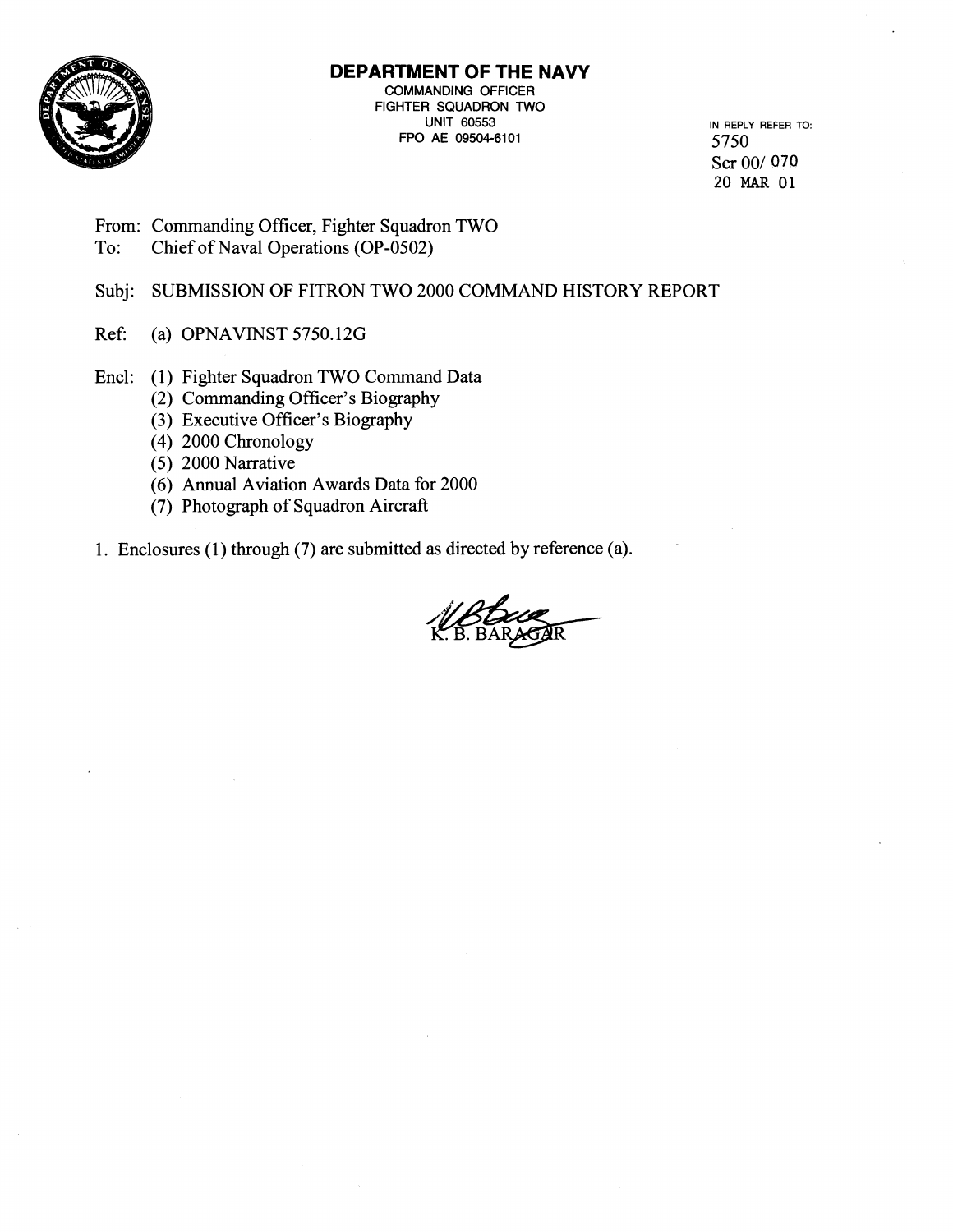#### **FIGHTER SQUADRON TWO COMMAND DATA**

Commanding Officer: Kelly B. Baragar, Commander, U.S. Navy

Executive Officer: Andrew S. Whitson, Commander, U.S. Navy

Senior Administrative Command: Commander Fighter Wing, U.S. Atlantic Fleet

Senior Operational Command: Commander Carrier Airwing TWO

I. Squadron mission:

To provide combat ready aircraft and aircrew capable of performing any air-to-air or air-to-ground mission when called upon. VF-2 is dedicated to maintaining the highest tactical proficiency possible by always training and evaluating each of its aircrew. Mission capable aircraft are provided by the constant upkeep and grooming performed by hard working maintenance personnel. Bullet aircrew in their F-14D Tomcat will always be ready to go into harms way.

11. Aircraft: Grumman F- 1 4D Bureau numbers:

| 100 | 163894 | 105 | 163418 |
|-----|--------|-----|--------|
| 101 | 159630 | 106 | 164342 |
| 102 | 164349 | 107 | 159595 |
| 103 | 164350 | 110 | 159600 |
| 104 | 164351 | 111 | 159613 |

111. Duty Station:

When Ashore:

Naval Air Station Oceana, Virginia Beach, Virginia When deployed:

USS CONSTELLATION (CV-64)

 $\text{End}(\mathbf{1})$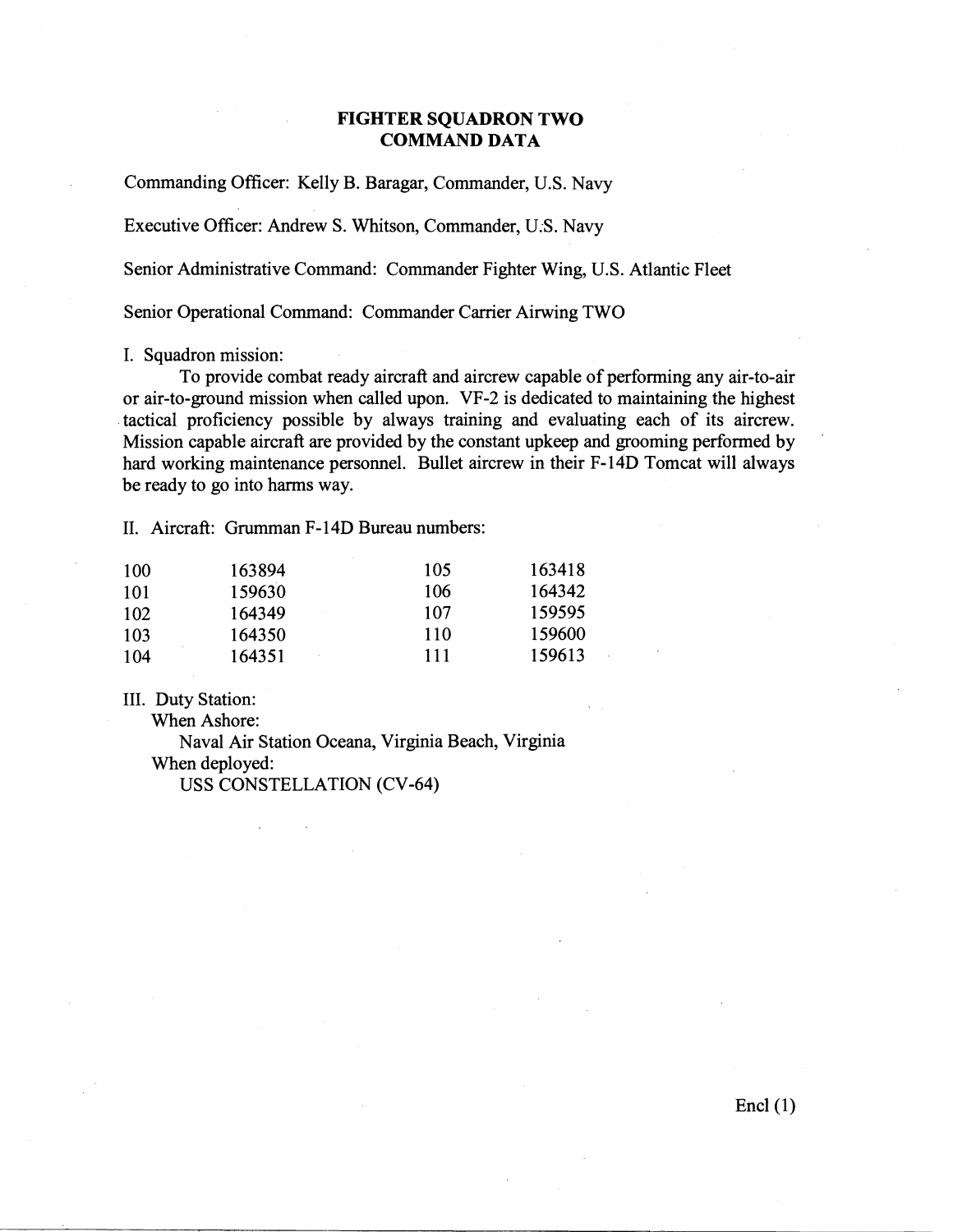## **FIGHTER SQUADRON TWO 2000 CHRONOLOGY**

| January          | TACP, NAS Oceana, Virginia                                                                                                                                       |  |
|------------------|------------------------------------------------------------------------------------------------------------------------------------------------------------------|--|
| <b>February</b>  | Missile Exercise, NAS Oceana, Virginia                                                                                                                           |  |
| <b>March</b>     | Air-to-Air Gun Exercise – NAS Key West, FL<br>Air-to-Ground Guns COMPEX                                                                                          |  |
| <b>April</b>     | Air-to-Air COMPEX, NAS Key West, FL                                                                                                                              |  |
| May              | Turn Around Training - NAS Oceana, VA                                                                                                                            |  |
| June             | Air-to-Air SFARP - NAS Oceana, VA                                                                                                                                |  |
| <b>July</b>      | Air-to-Ground SFARP - NAS Fallon, NV<br>FAC (A) Detachment - NAS Fallon, NV<br>Missile Exercise - NAS Fallon, NV                                                 |  |
| <b>August</b>    | <b>FAST/EW Derby</b><br>Air-to-Ground SFARP - NAS Fallon, NV<br>FITRON TWO Change of Command                                                                     |  |
| <b>September</b> | Air-to-Ground WTO<br>TSTA II-III - USS CONSTELLATION (CV-64)                                                                                                     |  |
| October          | TSTA II-III - USS CONSTELLATION (CV-64)<br>$C2X - USS$ Constellation (CV-64)                                                                                     |  |
| <b>November</b>  | C2X/FBP - USS CONSTELLATION (CV-64)<br>SLATS/AIMC - NAS Fallon, NV<br>CVW-2 Combined Detachment - NAS Fallon, NV<br>FAC (A) Training Detachment - NAS Fallon, NV |  |
| <b>December</b>  | CVW-2 Combined Detachment - NAS Fallon, NV<br>FAC (A) Training Detachment - NAS Fallon, NV                                                                       |  |

Encl  $(4)$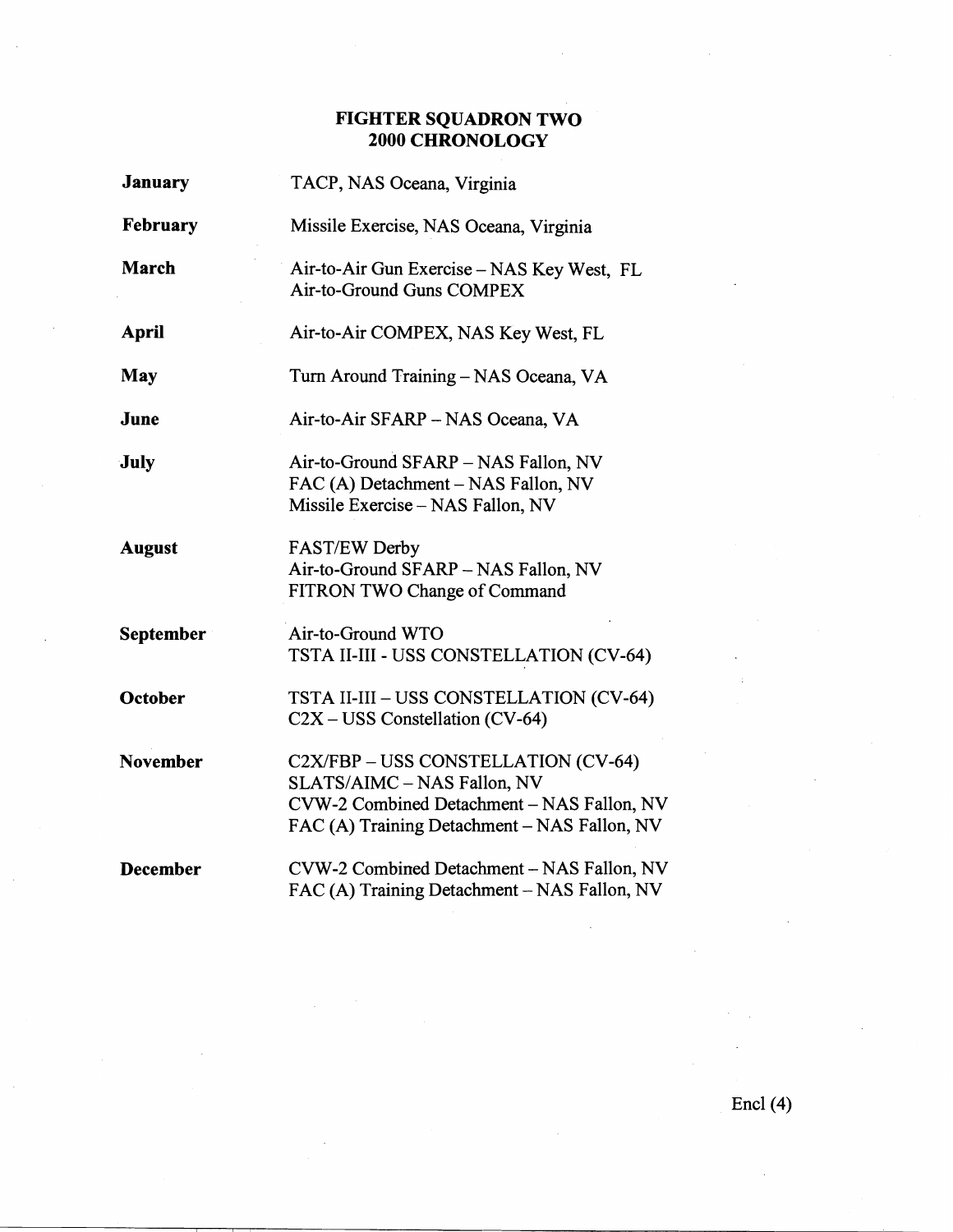### **FIGHTER SQUADRON TWO 2000 NARRATIVE**

The "Bounty Hunters" of Fighter Squadron Two began the "Millennium" by jumping into turn-around training with little time off after WESTPAC 1999. With only fifteen months between deployments every day of 2000 was critical. The "Bounty Hunters" had to transit cross-country several times to participate in exercises such as Airto-Ground Strike Fighter Advanced Readiness Program, Tailored Ships Training Availability and Competitive Training Unit Excercise. Between the treks across the country the Bullets found time to make several modifications to the aircraft, which included Fast Tactical Imagery (FTI), Night Vision Device (NVD) lighting, Tough Wing, and Digital Flight Controls Systems (DFCS). To add to this arduous cycle the "Bounty Hunters" passed the reigns to Commander Kelly "Booger" Baragar and welcomed the new Executive Officer Commander Andrew "Slim" Whitson. Arduous training cycles and advanced Airwing exercises took up most of the Bounty Hunter's time through the end of the year.

Fighting Two's first detachment after returning from WESTPAC 99 led them to the sunny seashore and blue skies of Key West, FL. This was no walk on the beach though, as the Bounty Hunters accomplished unprecedented Air Combat Maneuvering (ACM) training and even showed a few Air Force F-15 Eagles that the Navy's Super Tomcat is a most worthy competitor.

The Bounty Hunter's achievements during the past year were recognized in the first quarter of 2000 when they were awarded the Commander Naval Air Force Pacific Fleet Battle Efficiency Award (Battle **"E")** and the Chief of Naval Operations Safety "S" awards.

After a short period at home in Virginia Beach the Bullets spread their assets around the country maximizing their training opportunities and readiness. Some of the squadron remained in Virginia Beach preparing for an Aircraft Maintenance Command Inspection, while other shipmates headed west to Fallon in support of a SFTI detachment with Top Gun that continued the entire month of April and into May. Aircrew continued .their rigorous training schedule qualifying several new sections leads.

The month of June the Bounty Hunters completed Air-to-Air SFARP at NAS Oceana, VA. In July VF-2 participated in a missile exercise and aircrew FAC (A) training in Fallon, NV.

The "Bounty Hunters" soon left home for a few weeks to participate in an Air-to-Ground SFARP detachment in Fallon, Nevada. The two weeks in Nevada allowed the Bullets to work with other squadrons of Air Wing Two in executing several large scale strikes and getting an edge-up before heading out to the USS CONSTELLATION (CV - 64). These strikes proved the capabilities of the F-14D including its precision munitions delivery capability using the LANTIRN (Low Altitude Navigation Target Infrared for Night) targeting pod. Bullet maintenance continued working overtime modifying the jets with Digital Flight Control Systems (DFCS) and other modifications that provided the best Tomcats in the fleet. DFCS provides improved handling characteristics during ACM and carrier landings.

The  $25<sup>th</sup>$  of August marked the Bounty Hunter's  $42<sup>nd</sup>$  change of command. CDR Kelly B. Baragar relieved CDR Randy 0. Parrish as the squadron's Commanding Officer and "Bullet One". Stepping in as Executive Officer was CDR Andrew S. Whitson.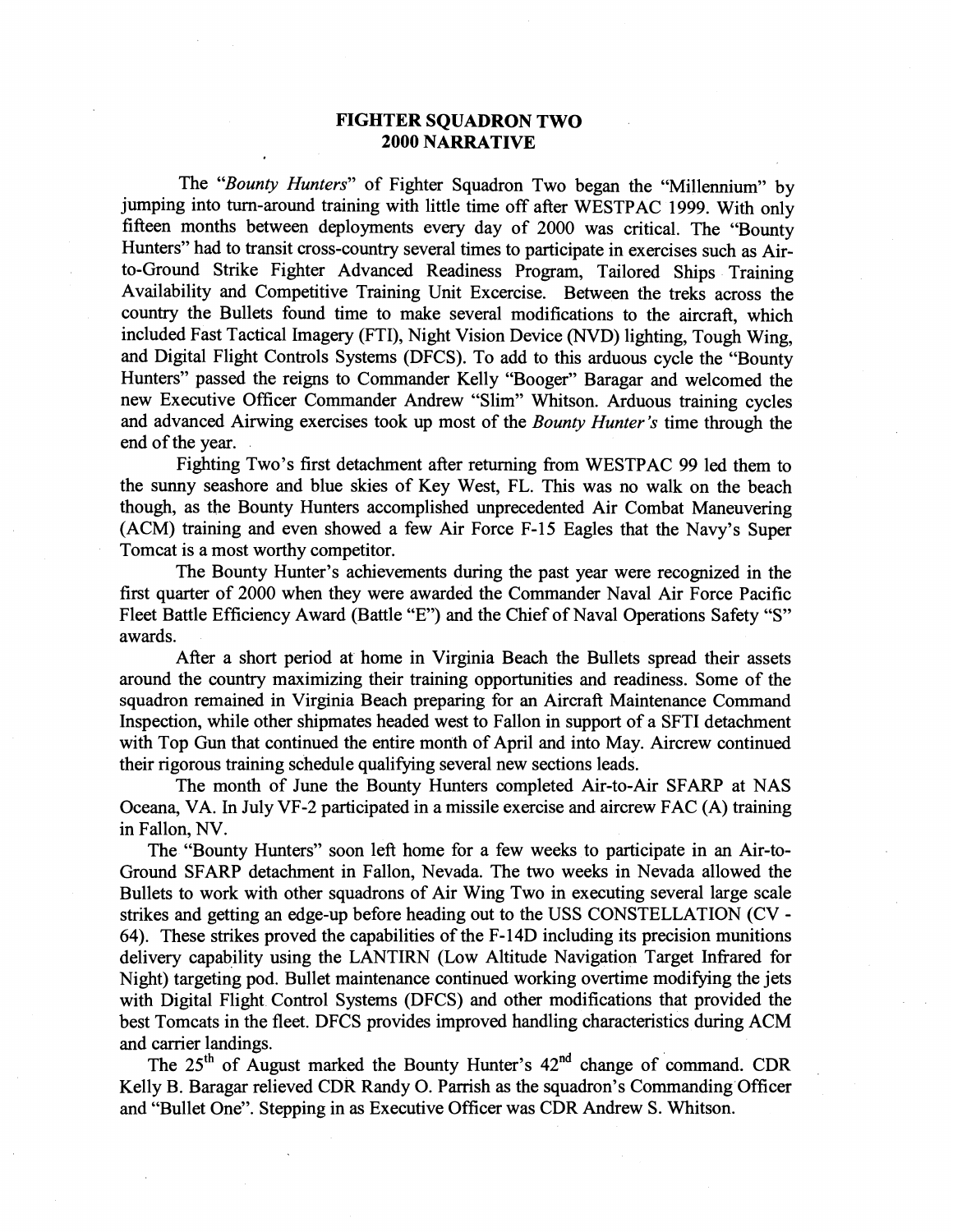In September the Bounty Hunters set off for San Diego for a six week detachment aboard the USS CONSTELLATION (CV-64). While aboard, VF-2 and CVW-2 participated in CQ, TSTA I1 and 111, and COMPTUEX. Also during this at sea period, the CONSTELLATION made a four day port visit to San Francisco during Fleet Week. During TSTA the Bounty Hunters organized and led a three day missile exercise. A total of 21 missiles were shot from F-14s and F/A-18s, making it the largest missile exercise CVW-2 has ever participated in. During COMPTUEX and the Final Battle Problem (FBP) the Bullets were key in several integrated Air Wing Strikes and Area Defense Exercises (ADEX). Time and time again the Bounty Hunters demonstrated their tactical abilities and proficiency.

At the end of November VF-2 went back to Fallon to join CVW-2 during a three week Air Wing training exercise. VF-2, along with the other squadrons of CVW-2, planned and executed many integrated Air Wing strikes. Once again these strikes proved the lethality of the F-14D Tomcat. While in Fallon, VF-2 also conducted FAC (A) training qualifying three crews as Airborne Forward Air Controllers.

Aside from maintaining the finest F-14 aircraft in the fleet, the Bounty Hunters also managed to maintain a keen sense of community awareness. Participating in the Adopt-A-School program, the Bounty Hunters adopted SeaTack Elementary School, Virginia Beach VA, This school was selected due to its enormous number of "at risk" students and children from single parent homes. Numerous sailors and officers from the squadron donated their time and energy to the school helping teachers by participating in mentorship's, guest lectures, motivational speaking, and counseling.

Completing 10 detachments ashore and afloat, the Bounty Hunters logged more than 2200 flight hours and over 1500 sorties. Providing combat ready aircraft, the Bullets successfully shot six live missiles, dropped more than 25 Laser Guided Training Bombs and expended a variety of other ordnance. In addition, VF-2 executed more than 40 Tactical Air Reconnaissance Pod, LANTIRN, and Fast Tactical Imagery missions.

Encl  $(5)$